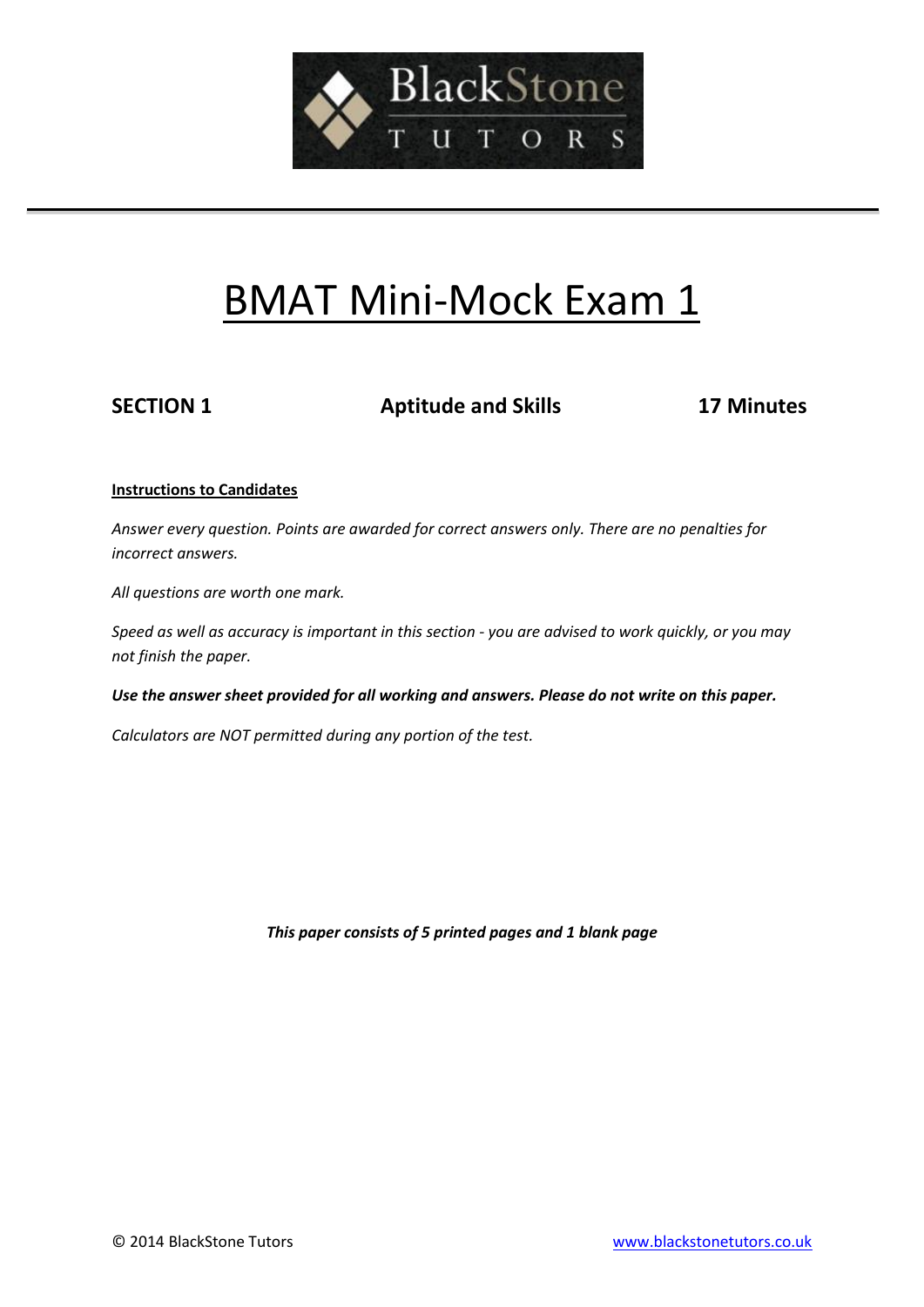**BLANK PAGE**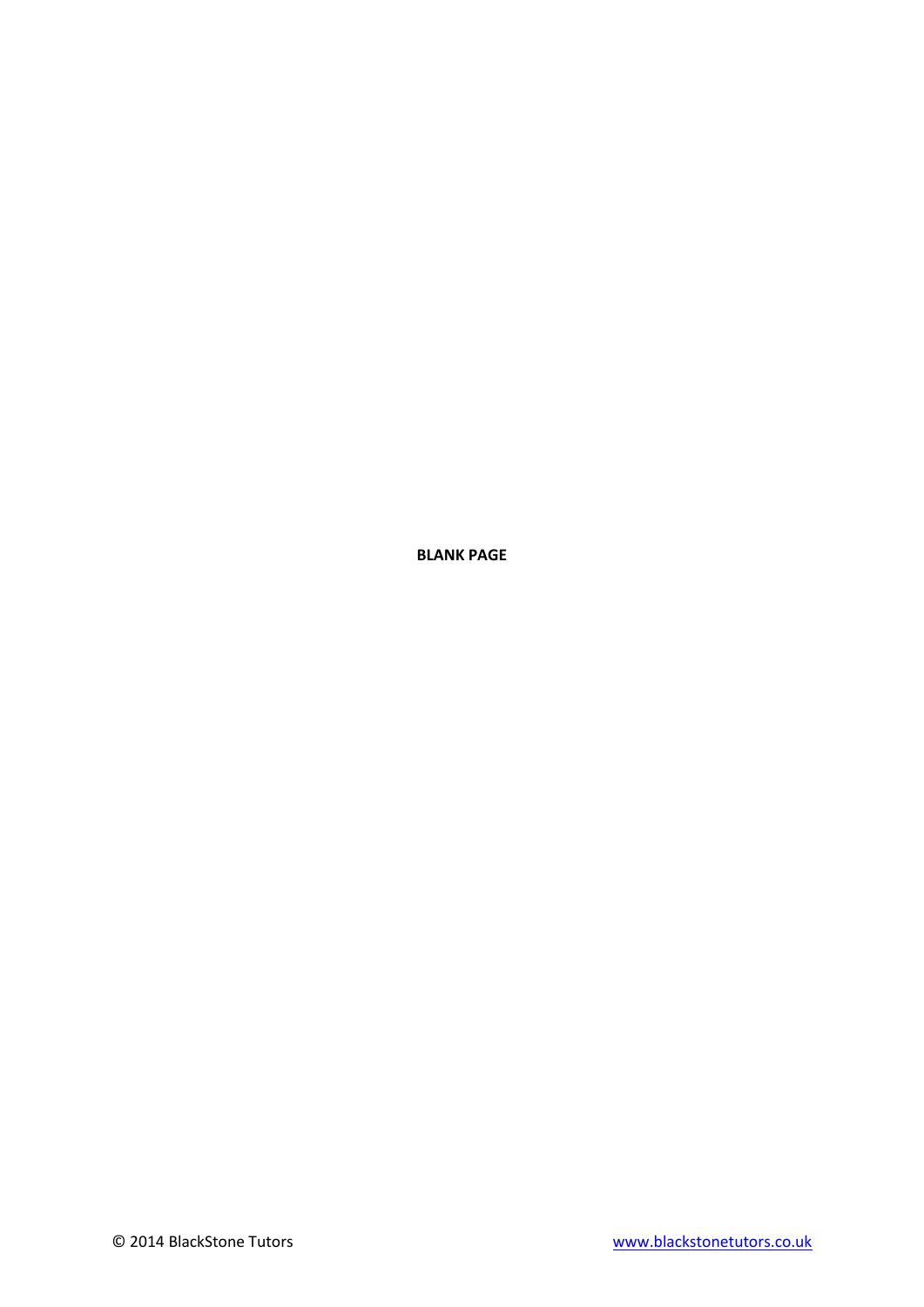1. In a textile factory, there are five similar textile machines, which can complete a large order in 9 hours. The company decides to invest in another of these textile machines in order to complete large orders in a shorter amount of time.

# **Assuming the new machine runs at the same rate as the current machines, how many minutes will be saved on completing a large order?**

- a) 66
- b) 72
- c) 84
- d) 90
- e) 450
- 2. Below is an itinerary for a flight from London to Dhaka. It involves a stopover in Dubai, lasting 10 hours 20 minutes. All times are local times. Dhaka is 5 hours ahead of London, and Dubai is 2 hours behind Dhaka.

DEPART LONDON (HEATHROW): 1700 on Tuesday, 15<sup>th</sup> July DEPART DUBAI: 1310 on Wednesday, 16<sup>th</sup> July ARRIVE DHAKA: 1945 on Wednesday,  $16^{th}$  July

# **What is the total time spent in the air?**

- a) 6 hours 50 minutes
- b) 7 hours
- c) 9 hours 50 minutes
- d) 11 hours 25 minutes
- e) 11 hours 35 minutes
- 3. Although it costs the taxpayer over £100 million a year, the cervical cancer vaccination programme for teenage girls should be continued. Many girls will be saved from developing a serious illness in later life. Furthermore, a survey has shown that the majority of teenage girls are happy to be given the vaccination

#### **Which of the following statements best fit the main conclusion of the passage?**

- a) Many girls will be saved from developing a serious illness later in life.
- b) The benefit of the vaccination programme outweighs the cost.
- c) The cervical cancer vaccination programme for teenage girls should be continued.
- d) The majority of parents would be happy with their daughters being given the vaccination.
- e) The cost of the vaccination programme should be cheaper.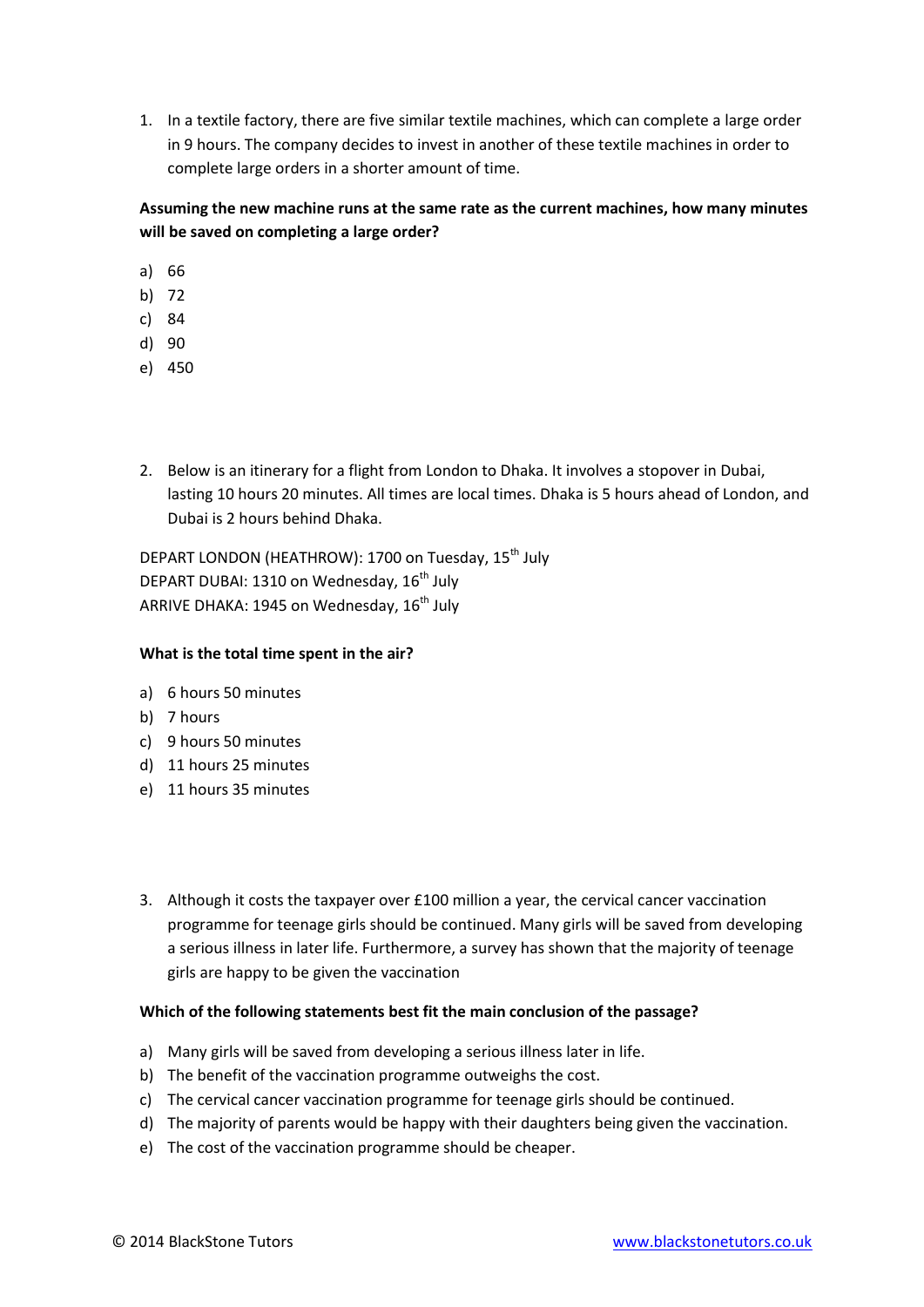4. James and Henry work in a restaurant. In June, James worked 30 sessions at the normal rate and 10 sessions at the overtime rate. Henry worked 20 sessions at the normal rate and 5 sessions at the overtime rate. At the end of June, James had earned £700, while Henry had earned £425.

#### **What is the overtime rate per session?**

- a) £35
- b) £30
- c) £25
- d) £20
- e) £15

5. The 2008 financial crisis has precipitated the rise of shadow banking services in the UK. The Financial Conduct Authority implemented a plethora of new regulations on conventional banks to ensure that similar crises did not arise in the future. In light of these new regulations, 'bank like' institutions, otherwise known as shadow banks, began to increase in size and number. These firms, which include hedge funds, insurance companies, private equity firms, and any company that engages in bank like activity without being registered as a bank, are now responsible for a large proportion of the world's financial services revenue. Shadow banks are not subject to the same tight regulations as conventional banks, and so are able to operate with a greater degree of freedom.

#### **Which of the following is an underlying assumption of the above argument?**

- a) The 2008 financial crisis has precipitated the rise of shadow banking services in the UK.
- b) Shadow banks are not subject to the same regulations as conventional banks, and so are able to operate with a greater degree of freedom.
- c) Shadow banks are less dangerous to society than conventional banks.
- d) The increased freedom afforded to shadow banks has helped them to increase in size and number.
- e) The rise of shadow banking will reduce the likelihood of a future financial crisis.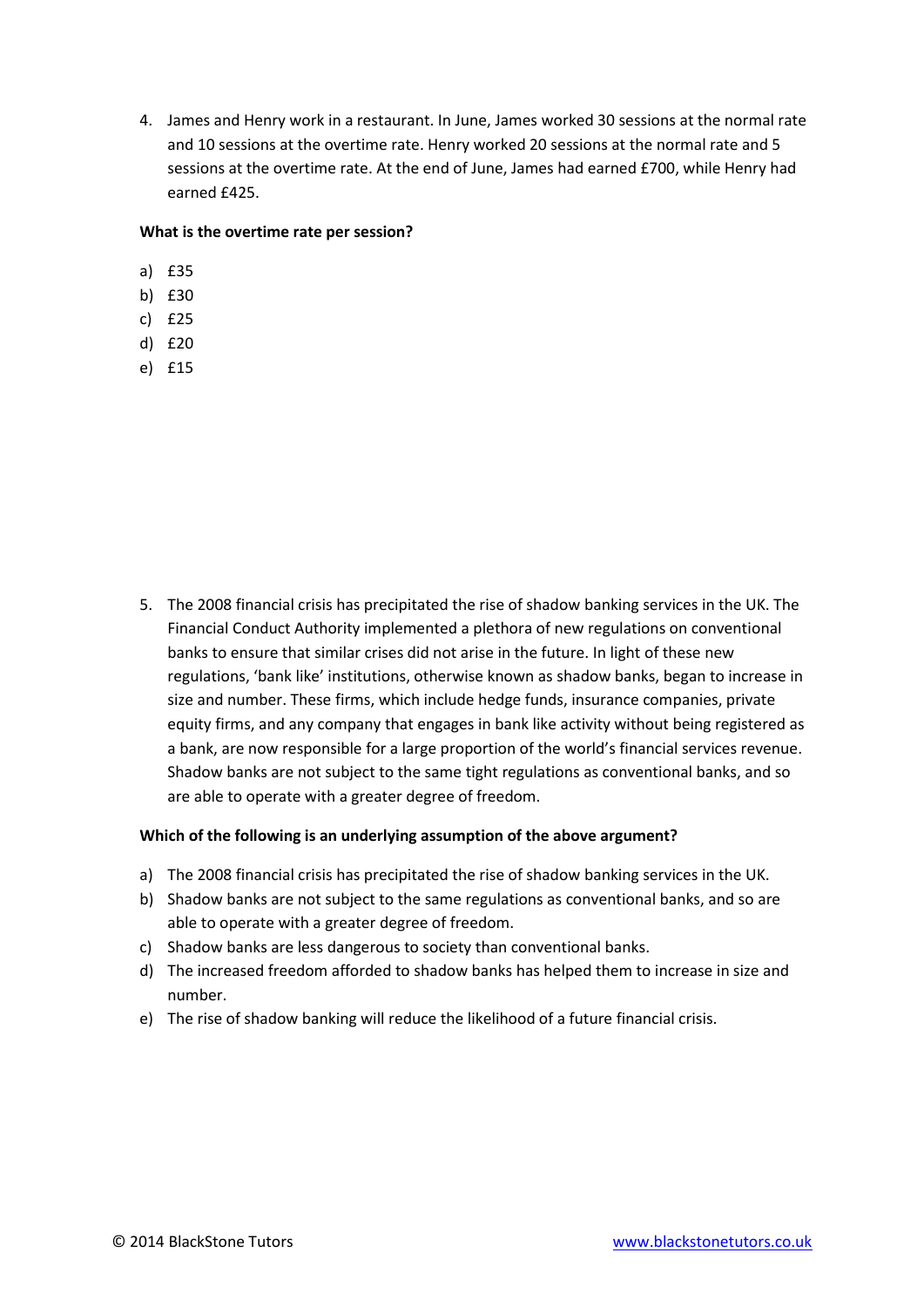- 6. The charging scheme for a minibus hire company consists of a one off fee for the hiring of the bus, plus an additional fee for every passenger that travels on the bus. The maximum capacity of each bus is 25 passengers. Joe pays £58 to take all four of his cousins to Devon by minibus and £178 to take all of his 40 work colleagues to Cornwall, including his colleague Darren who can also drive a minibus. How much would it cost Joe to take all of his work colleagues AND cousins to Portsmouth? (*N.B. drivers are not classed as passengers).*
	- a) £236
	- b) £138
	- c) £136
	- d) £188
	- e) £186
- 7. Many people are willing to spend thousands of pounds on sophisticated camera equipment but in most cases expensive digital cameras are pointless. The most common problems with photographs are bad composition and poor timing, and a new camera will not improve your composition or help you to be in the right place at the right time. Instead of expensive camera equipment, most people should spend their money on photography lessons.

# **Which of the following is the best statement of the flaw in the above argument?**

- a) Bad composition and poor timing are not the only causes of bad photographs.
- b) It is generalising from bad photographers to all photographers.
- c) The argument conflates expense and sophistication.
- d) The argument restricts the options to expensive camera equipment or photography lessons.
- e) There are other problems other than bad composition and poor timing.
- 8. A recent NHS report found that 95% of British Asian children attending A&E with breathing difficulties had previously been diagnosed with Asthma. Which of the following can be reliably inferred from this statistic?
	- a) British Asian children with breathing difficulties are more likely to suffer from Asthma than children of other ethnic backgrounds.
	- b) British Asian children with Asthma are highly likely to attend A&E with breathing difficulties at some point.
	- c) Better treatment of Asthma within the British Asian community would reduce A&E visits for breathing difficulties.
	- d) All of the above
	- e) None of the above